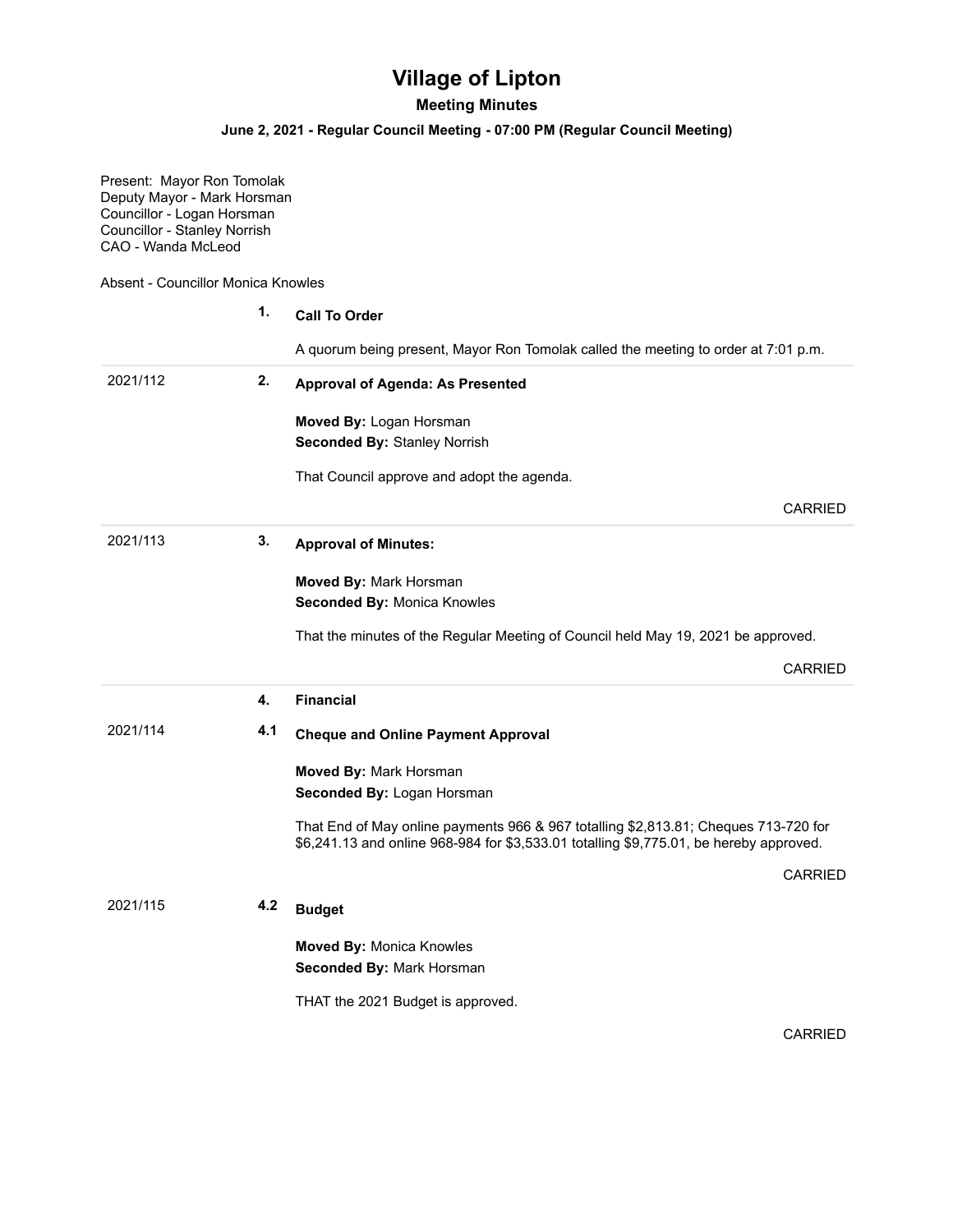| 2021/116 |     | 4.2.1 Tax rates                                                                                                                            |
|----------|-----|--------------------------------------------------------------------------------------------------------------------------------------------|
|          |     | <b>Moved By: Stanley Norrish</b>                                                                                                           |
|          |     | Seconded By: Monica Knowles                                                                                                                |
|          |     | THAT the Taxes for 2021 be set at 6.5 Mill Rate and adjust the Commercial and<br>Industrial Classifications to a 2.7 Mill Rate Factor.     |
|          |     | CARRIED                                                                                                                                    |
| 2021/117 | 5.  | <b>Reports: Approve Reports</b>                                                                                                            |
|          |     | <b>Moved By: Monica Knowles</b>                                                                                                            |
|          |     | <b>Seconded By: Stanley Norrish</b>                                                                                                        |
|          |     | That Council accept the verbal reports of the Mayor, Councilors and CAO.                                                                   |
|          |     | CARRIED                                                                                                                                    |
|          | 6.  | <b>Old Business:</b>                                                                                                                       |
|          | 6.1 | <b>Fire Department</b>                                                                                                                     |
|          |     | *****discuss changes put forth from the Fire Department and Council after review for<br>Terms of Reference                                 |
|          |     | <b>TABLED</b>                                                                                                                              |
|          | 6.2 | <b>Cemetery Bylaw review</b>                                                                                                               |
|          | 6.3 | <b>Flatlands Brewery</b>                                                                                                                   |
| 2021/118 | 6.4 | Senior center - lease agreement                                                                                                            |
|          |     | Moved By: Mark Horsman                                                                                                                     |
|          |     | Seconded By: Monica Knowles                                                                                                                |
|          |     | THAT we approve the one (1) year lease agreement with the Lipton Senior Centre and<br>the rent shall be two (\$2.00) for the year.         |
|          |     | CARRIED                                                                                                                                    |
| 2021/119 | 6.5 | <b>SUMA to Municipalities of Saskatchewan</b>                                                                                              |
|          |     | Moved By: Mark Horsman<br>Seconded By: Monica Knowles                                                                                      |
|          |     | THAT we do not support the name change of SUMA to Municipalities of Saskatchewan<br>and will provide our vote on June 3, 2021 before noon. |

CARRIED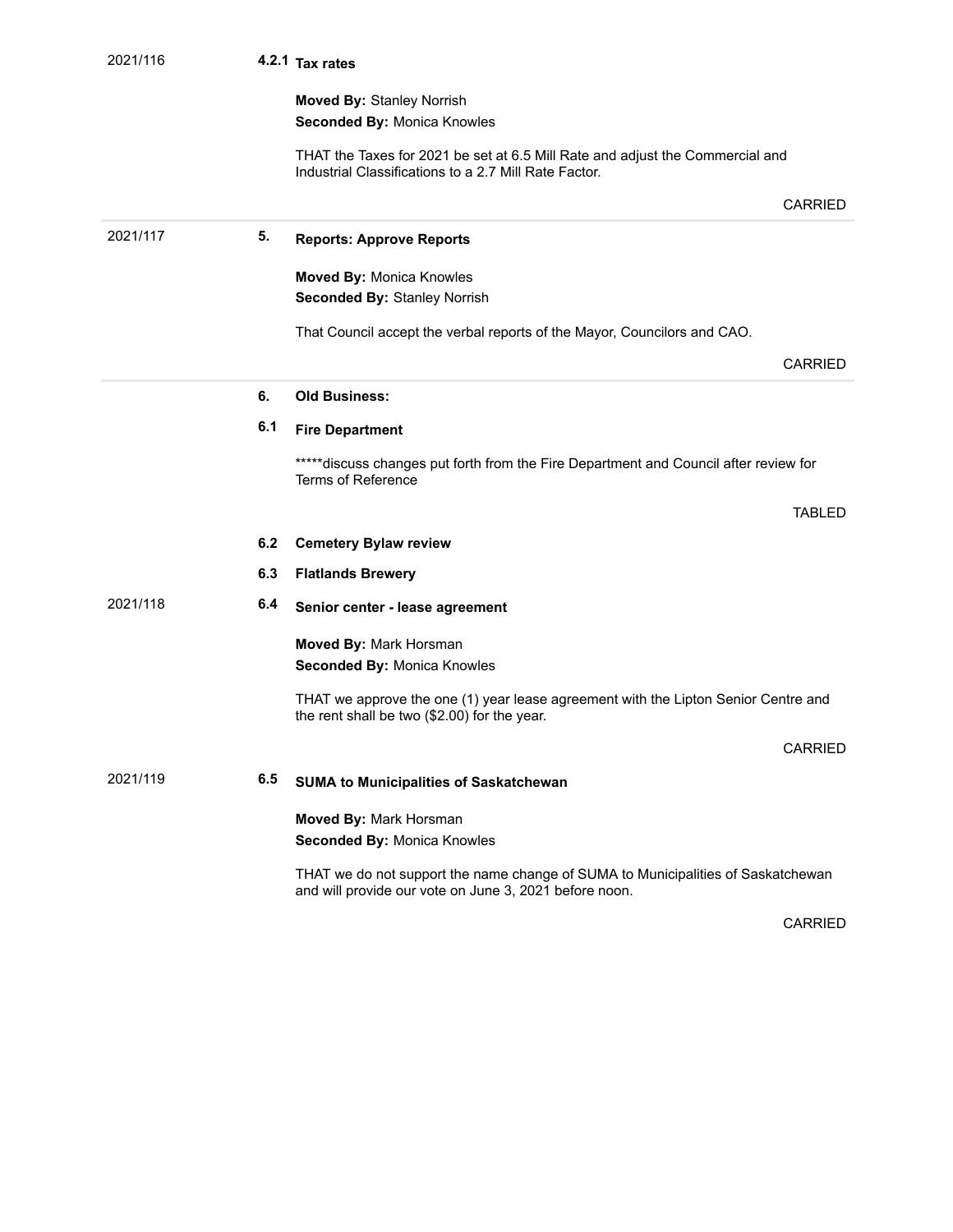|          | 7.  | <b>New Business</b>                                                                                                                                   |
|----------|-----|-------------------------------------------------------------------------------------------------------------------------------------------------------|
| 2021/120 | 7.1 | Bylaw 03-2021 - Base tax Bylaw                                                                                                                        |
|          |     | <b>Moved By: Stanley Norrish</b><br><b>Seconded By: Monica Knowles</b>                                                                                |
|          |     | That Bylaw #03-2021 a Bylaw to Provide for a Base Tax be given three readings at this<br>meeting.                                                     |
|          |     | CARRIED                                                                                                                                               |
| 2021/121 | 7.2 | Bylaw 03-2021 - Base tax Bylaw                                                                                                                        |
|          |     | Moved By: Mark Horsman<br>Seconded By: Logan Horsman                                                                                                  |
|          |     | That Bylaw #03-2021 A Bylaw to Provide for a Base Tax be read a first time                                                                            |
|          |     | <b>CARRIED</b>                                                                                                                                        |
| 2021/122 | 7.3 | Bylaw 03-2021 - Base tax Bylaw                                                                                                                        |
|          |     | <b>Moved By: Stanley Norrish</b><br><b>Seconded By: Monica Knowles</b>                                                                                |
|          |     | That Bylaw #03-2021 A Bylaw to Provide for a Base Tax be read a second time                                                                           |
|          |     | <b>CARRIED</b>                                                                                                                                        |
| 2021/123 | 7.4 | Bylaw 03-2021 - Base tax Bylaw                                                                                                                        |
|          |     | <b>Moved By: Monica Knowles</b><br>Seconded By: Mark Horsman                                                                                          |
|          |     | That Bylaw #03-2021 A Bylaw to Provide for a Base Tax be read a third time and<br>adopted.                                                            |
|          |     | <b>CARRIED</b>                                                                                                                                        |
| 2021/124 | 7.5 | <b>Summer Student</b>                                                                                                                                 |
|          |     | Moved By: Mark Horsman<br><b>Seconded By: Stanley Norrish</b>                                                                                         |
|          |     | THAT Lucas Pregizer be hired as the 2021 summer student at the wage of \$12.00/hour.<br>Start date to be determined on last day of school.            |
|          |     | <b>CARRIED</b>                                                                                                                                        |
| 2021/125 | 7.6 | <b>Administrative Assistant</b>                                                                                                                       |
|          |     | <b>Moved By: Monica Knowles</b><br>Seconded By: Logan Horsman                                                                                         |
|          |     | THAT Jenna Rae Spence be hired as the Administrative Assistant as per contract at the<br>wage of \$17.00 per hour with a start date of June 10, 2021. |

CARRIED